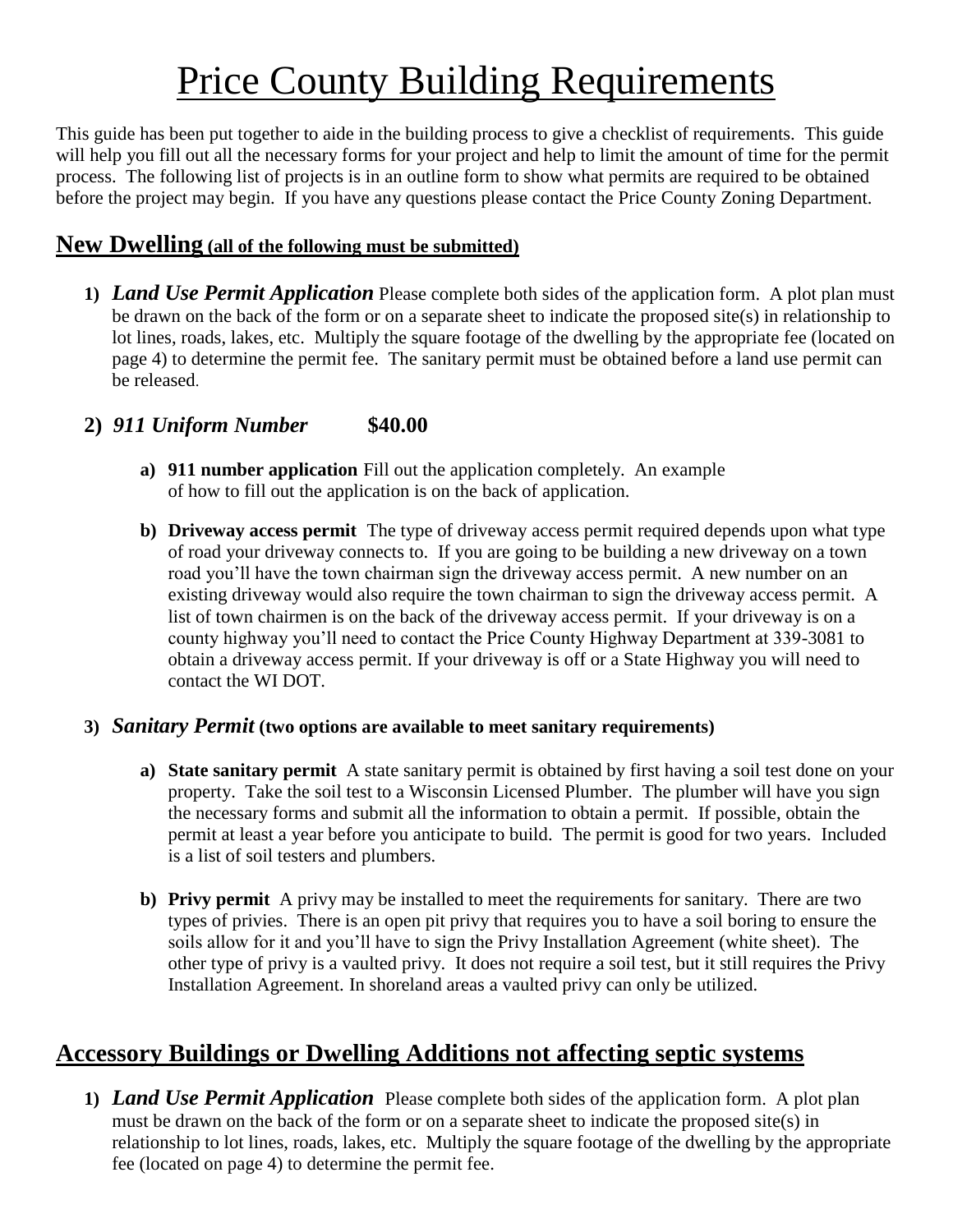## **Dwelling additions that modify wastewater flow (bedroom additions)**

**1)** *Land Use Permit Application*(blue sheet) Please complete both sides of the application form. A plot plan must be drawn on the back of the form or on a separate sheet to indicate the proposed site(s) in relationship to lot lines, roads, lakes, etc. Multiply the square footage of the dwelling by the appropriate fee (located on page 4) to determine the permit fee.

#### *2) Septic System Inspection* **(one or both of the following may need to be performed)**

- **a) Septic Tank Inspection** The septic tank will need to be pumped and inspected by a POWTS inspector, POWTS maintainer, Licensed Plumber, or a Septic Hauler to ensure the tank does not have any holes.
- **b) Soil Inspection** Most septic systems newer than 1980 will have a soil test on record and will not require a soil boring. Many septic systems older than 1980 did not have a soil test done and will require a soil boring to ensure that the septic system has at least 36 inches of suitable soil to a limiting factor such as high ground water.

| SANITARY SYSTEM SETBACK PARAMETERS |        |                 |             |                          |                          |                             |
|------------------------------------|--------|-----------------|-------------|--------------------------|--------------------------|-----------------------------|
|                                    | Well   | <b>Building</b> | Lot<br>Line | Water<br>Service<br>Line | Pool                     | Lake,<br>River<br>or Stream |
| Septic or<br><b>Holding Tank</b>   | 25 ft. | 5 ft.           | $2$ ft.     | 10 ft.                   | -                        | 10 ft.                      |
| Septic<br>Disposal Field           | 50 ft. | 10 ft.          | 5 ft.       | 10 ft.                   | 15 ft.                   | 50 ft.                      |
| Privy                              | 50 ft. | 25 ft.          | 25 ft.      | $\overline{\phantom{a}}$ | $\overline{\phantom{a}}$ | 75 ft.                      |

| <b>HORIZONTAL SETBACKS OF ZONING DISTRICTS</b> |                          |                           |                           |                         |  |
|------------------------------------------------|--------------------------|---------------------------|---------------------------|-------------------------|--|
| $(RR-1)$                                       | $(RF-1)$                 | $(A-1)$                   | $(CI-1)$                  | $(C-1)$                 |  |
| Recreational-<br>Residential                   | Residential-<br>Forestry | Agricultural-<br>District | Commercial-<br>Industrial | Conservancy<br>District |  |
| Lot line                                       |                          |                           |                           |                         |  |
| Principal Building 10 ft.                      | 10 ft.                   | 20 ft.                    | 15 ft.                    | 10 ft.                  |  |
| Barns and Stables 100 ft.                      | 100 ft.                  |                           |                           |                         |  |
| <b>Accessory Building</b><br>5 ft.             | 5 ft.                    | 10 ft.                    | 5 ft.                     | 5 ft.                   |  |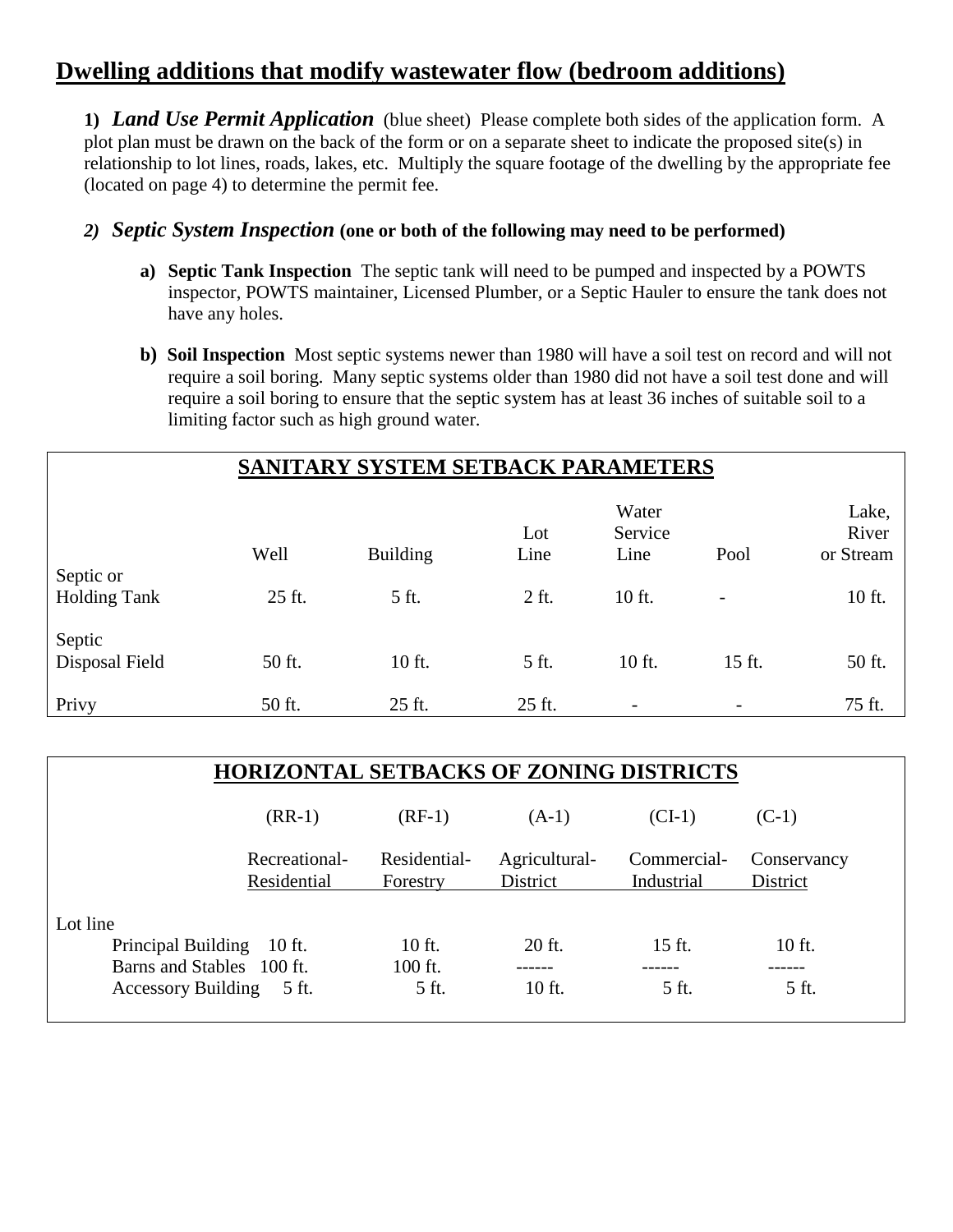## **FEE SCHEDULE**

#### **I. Land Use Permits**

|    |                             | Non-shoreland                                   | <b>Shoreland</b> |          |
|----|-----------------------------|-------------------------------------------------|------------------|----------|
| 1. | New Home or                 | $$0.22$ /sq. ft.                                | $$0.22$ /sq. ft. |          |
|    | Mobile home                 | \$100.00 Minimum                                | \$100.00 Minimum |          |
|    | <b>Additions</b>            | $$0.15$ /sq. ft                                 | $$0.15$ /sq. ft. |          |
|    |                             | \$50.00 Minimum                                 | \$50.00 Minimum  |          |
|    | Accessory                   | $$0.10$ /sq. ft.                                | $$0.10$ /sq. ft. |          |
|    | <b>Buildings</b>            | $$50.00$ Minimum                                | \$50.00 Minimum  |          |
|    |                             | <b>Additions:</b> \$0.10/sq. ft with no minimum |                  |          |
|    | Decks/Three Season Porches: |                                                 |                  |          |
|    |                             | $$0.15/sq.$ ft.                                 | $$0.15$ /sq. ft. |          |
|    |                             |                                                 |                  | \$100.00 |
|    |                             |                                                 |                  | \$100.00 |

A Land Use Permit is not required for additions to buildings used for human habitation when the addition does not exceed 80 square feet of horizontal expansion; nor is a Land Use Permit required for farm buildings, school bus stop shelters, temporary shelters for horses, equipment for humans at a logging or pulpwood cutting operation or handicap ramps used exclusively to enter and exit a dwelling provided such structures meet the dimensional and setback requirements of the ordinances.

#### **II. State Sanitary Permit**

.

|      | 1) Non-Pressurized In-Ground\$275.00 |                            |  |
|------|--------------------------------------|----------------------------|--|
|      | 2) Holding Tanks\$405.00             |                            |  |
|      |                                      |                            |  |
|      | 4) Pressurized In-Ground \$325.00    | 10) Permit Renewal\$50.00  |  |
|      | 5) At-Grade\$325.00                  | 11) Permit Transfer\$25.00 |  |
|      | 6) Aerobic Treatment Unit\$345.00    |                            |  |
| Ш.   |                                      |                            |  |
| IV.  |                                      |                            |  |
| V.   |                                      |                            |  |
| VI.  |                                      |                            |  |
| VII. |                                      |                            |  |
|      |                                      |                            |  |